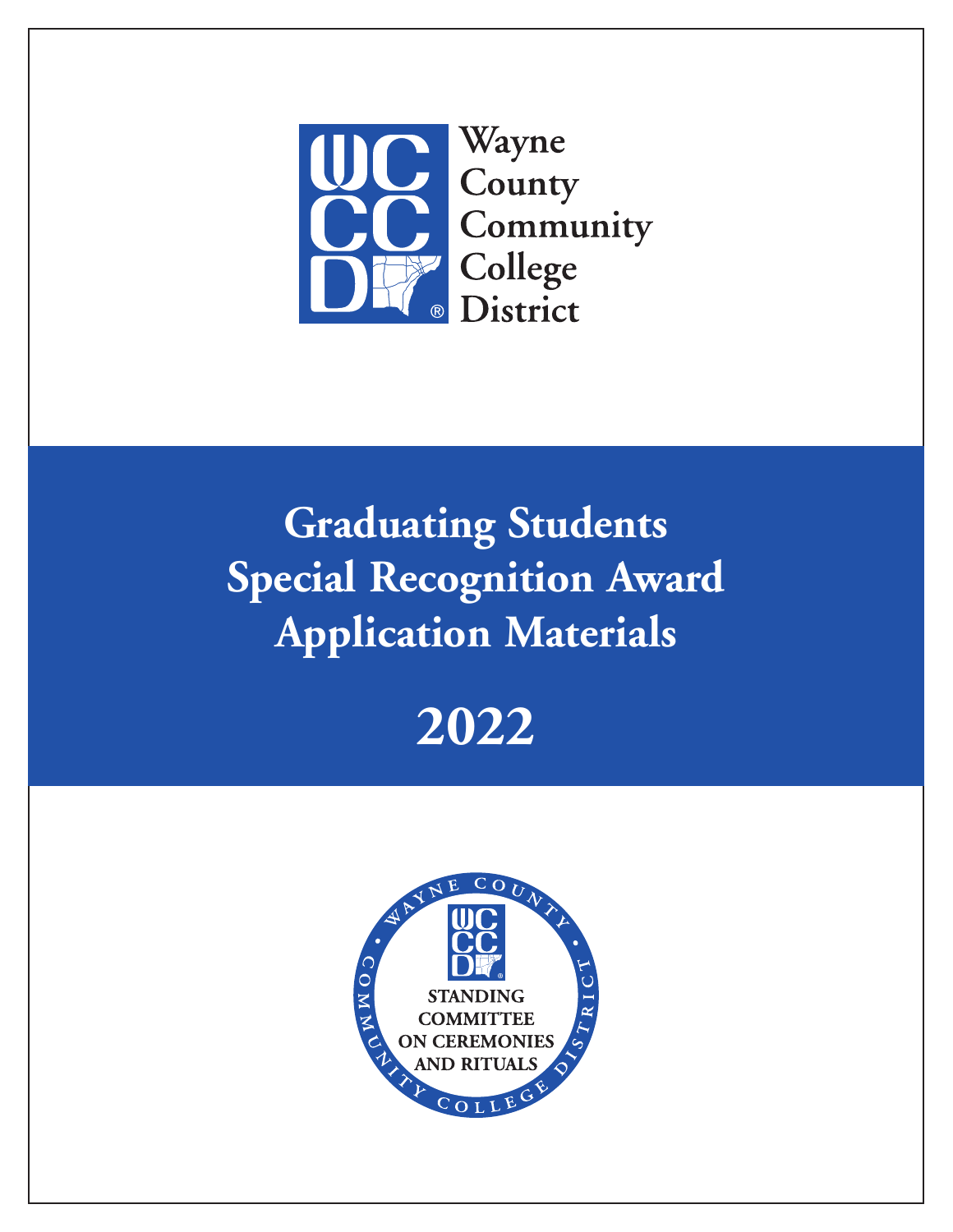### SPECIAL RECOGNITION AWARD

#### **PURPOSE**

The purpose of this award is to recognize the academic achievement and voluntary activities of students enrolled at WCCCD. **This is a competitive award** and the selected recipients will be notified by mail.

#### **CONDITIONS OF ELIGIBILITY**

To be eligible for this award, you must have a 3.5 overall GPA or higher at the application date, and have performed voluntary, non-paid work in the community and/or at WCCCD.

#### **PROCEDURES**

The student must complete and sign the Biographic Questionnaire and respond to both of the two essay questions. In addition, the student must have a letter(s) of verification for the voluntary, non-paid work from the community agency and/or from WCCCD. Letters must be on organization's stationary. (Note: Work-study does not qualify as voluntary work.)

#### **NOMINATION MATERIALS**

Nomination materials can be obtained from the Student Services Office at each campus.

These materials include: 1. Nomination Materials Checklist 2. Biographic Questionnaire 3. Essay Questions Form

#### **NOMINATION DEADLINE**

5 MATERIALS MUST BE RECEIVED NO LATER THAN **4:00 P.M., APRIL 15, 2022.**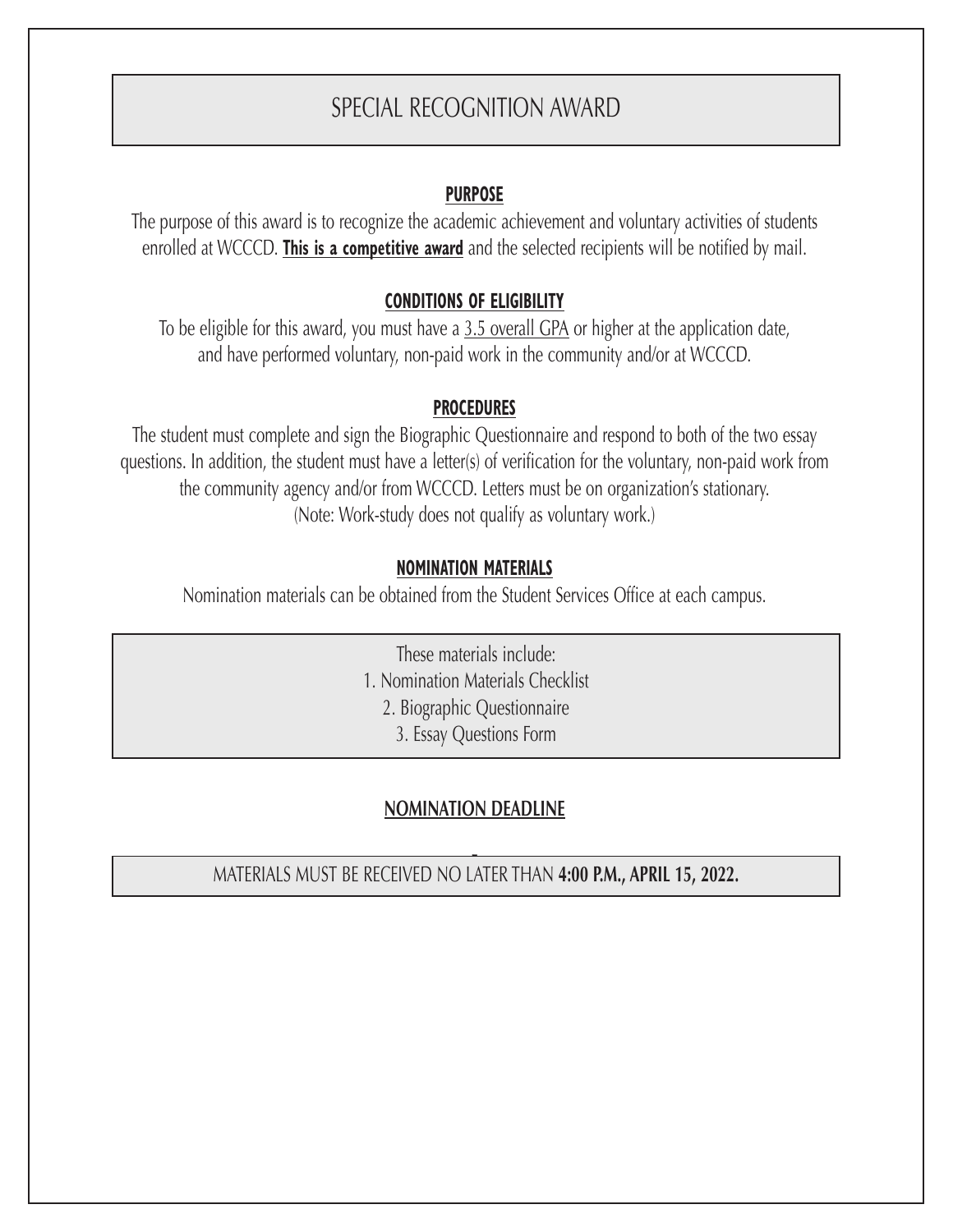### GRADUATING STUDENTS SPECIAL RECOGNITION AWARD NOMINATION MATERIALS CHECKLIST

**All documents listed below can either be scanned and emailed to: jfiglio1@wcccd.edu OR mailed to: Wayne County Community College District Ceremonies and Rituals Committee c/o Office of the Chancellor 801 West Fort Street Detroit, Michigan 48226**

> MATERIALS MUST BE RECEIVED NO LATER THAN **FRIDAY, APRIL 15, 2022**

\*YOU WILL RECEIVE A CONFIRMATION EMAIL WHEN YOUR APPLICATION AND SUPPORTING DOCUMENTATION ARE RECEIVED

| NOMINATION MATERIALS THAT ARE RECEIVED LATE OR INCOMPLETE<br>WILL RESULT IN THE AUTOMATIC DISQUALIFICATION OF THE APPLICATION.                                      |
|---------------------------------------------------------------------------------------------------------------------------------------------------------------------|
| Completion of Biographical Questionnaire                                                                                                                            |
| $\overline{2}$ .<br>Response to essay questions                                                                                                                     |
| $\overline{3}$ .<br>Letter(s) of verification of voluntary, non-paid<br>service from community agency and/or<br>WCCCD, must be on appropriate stationary/letterhead |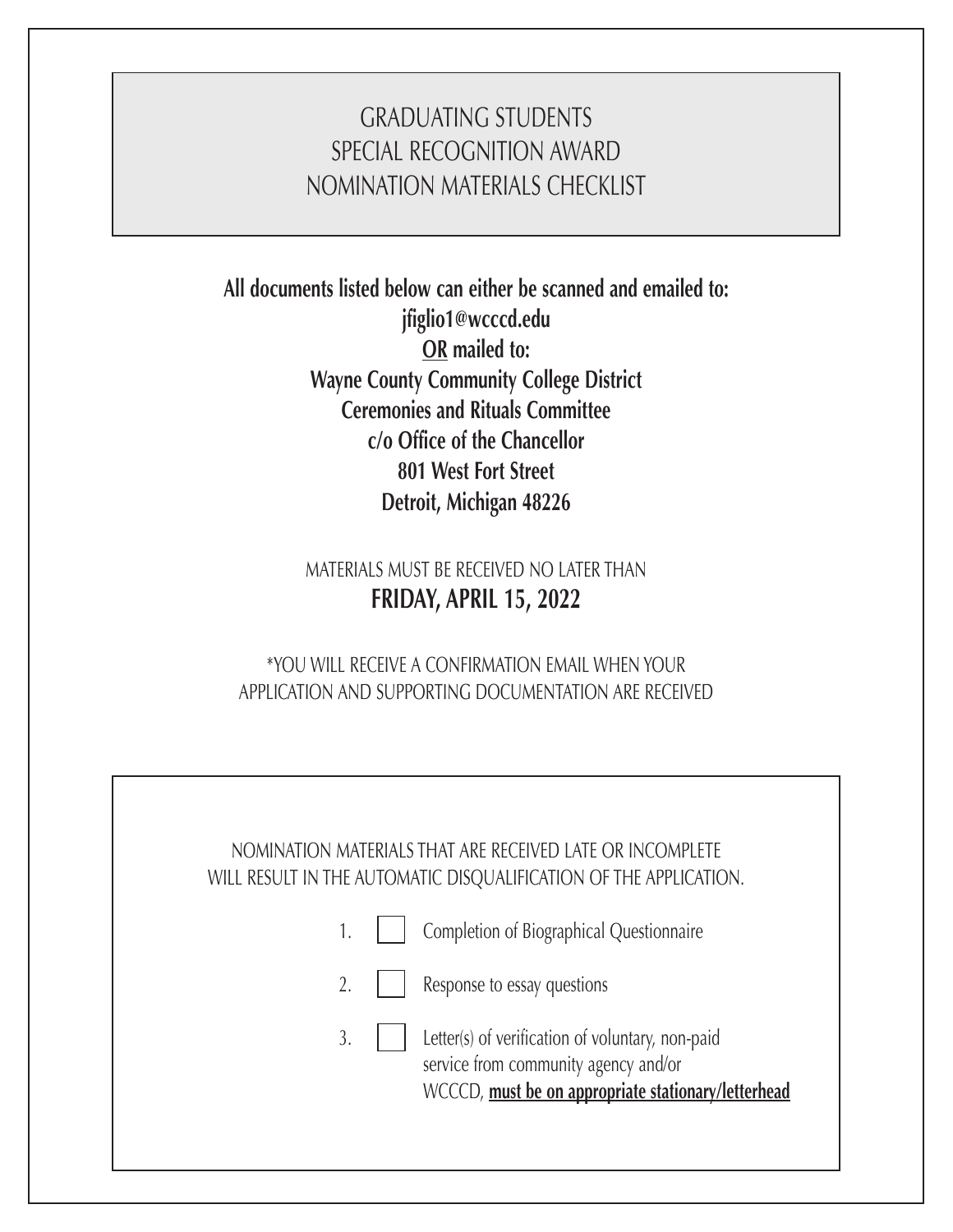## BIOGRAPHICAL QUESTIONNAIRE

|     |                                                                                                                     | letter(s) of verification as stated under the procedures.) |                                                                                                                 | The following questions concern your background, interests and plans. (Please do NOT attach additional material except for the |  |  |  |
|-----|---------------------------------------------------------------------------------------------------------------------|------------------------------------------------------------|-----------------------------------------------------------------------------------------------------------------|--------------------------------------------------------------------------------------------------------------------------------|--|--|--|
| 1.  |                                                                                                                     | Name: $\frac{1}{1451}$                                     | FIRST                                                                                                           | <b>MIDDLE INITIAL</b>                                                                                                          |  |  |  |
|     |                                                                                                                     |                                                            |                                                                                                                 |                                                                                                                                |  |  |  |
| 3.  |                                                                                                                     | Legal residence: Number                                    | $\frac{1}{\text{Street}}$                                                                                       | Apartment Number                                                                                                               |  |  |  |
|     |                                                                                                                     | City                                                       | State                                                                                                           | Zip                                                                                                                            |  |  |  |
| 4.  | Telephone:                                                                                                          |                                                            |                                                                                                                 |                                                                                                                                |  |  |  |
| 5.  | E-mail Address:                                                                                                     |                                                            |                                                                                                                 |                                                                                                                                |  |  |  |
| 6.  |                                                                                                                     |                                                            |                                                                                                                 |                                                                                                                                |  |  |  |
| 7.  |                                                                                                                     |                                                            |                                                                                                                 |                                                                                                                                |  |  |  |
| 8.  | After graduating from WCCCD, do you plan to transfer to a four year college or university?<br>Yes<br>N <sub>0</sub> |                                                            |                                                                                                                 |                                                                                                                                |  |  |  |
| 9.  |                                                                                                                     |                                                            |                                                                                                                 |                                                                                                                                |  |  |  |
|     |                                                                                                                     |                                                            |                                                                                                                 |                                                                                                                                |  |  |  |
|     |                                                                                                                     |                                                            |                                                                                                                 |                                                                                                                                |  |  |  |
|     |                                                                                                                     |                                                            |                                                                                                                 |                                                                                                                                |  |  |  |
|     |                                                                                                                     |                                                            |                                                                                                                 |                                                                                                                                |  |  |  |
| 11. |                                                                                                                     |                                                            | List participation in WCCCD activities, such as Phi Theta Kappa, art, athletics, student government, and clubs: |                                                                                                                                |  |  |  |
|     | <b>College Activities</b>                                                                                           |                                                            | <b>Dates Participated</b>                                                                                       | <b>Office Held</b>                                                                                                             |  |  |  |
|     |                                                                                                                     |                                                            |                                                                                                                 |                                                                                                                                |  |  |  |
|     |                                                                                                                     |                                                            |                                                                                                                 |                                                                                                                                |  |  |  |
|     |                                                                                                                     |                                                            |                                                                                                                 |                                                                                                                                |  |  |  |
|     |                                                                                                                     |                                                            |                                                                                                                 |                                                                                                                                |  |  |  |
|     |                                                                                                                     |                                                            | Page 1                                                                                                          |                                                                                                                                |  |  |  |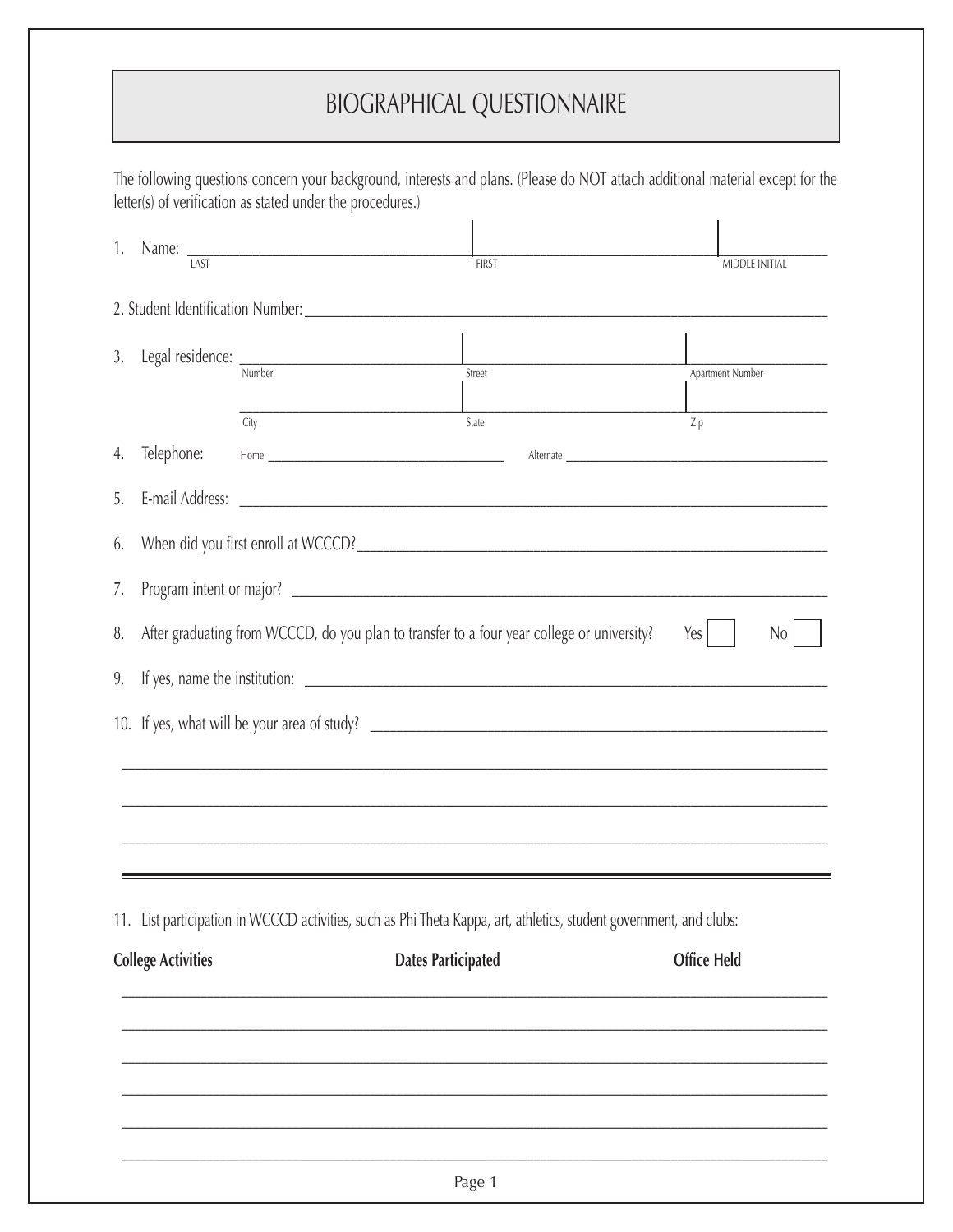12. List community activities in which you have participated without pay, such as church work, non-profit organizations, outreach programs, PTA, etc:

| TYPE OF WORK | <b>DATES</b><br>PARTICIPATED | <b>AGENCY OR</b><br><b>ORGANIZATION</b> |
|--------------|------------------------------|-----------------------------------------|
|              |                              |                                         |
|              |                              |                                         |
|              |                              |                                         |
|              |                              |                                         |
|              |                              |                                         |

13. List participation in honors organizations and honors programs:

| TITLE OF PROGRAM | <b>DATES</b><br>PARTICIPATED | <b>AGENCY OR</b><br>ORGANIZATION |
|------------------|------------------------------|----------------------------------|
|                  |                              |                                  |
|                  |                              |                                  |
|                  |                              |                                  |
|                  |                              |                                  |
|                  |                              |                                  |

14. List honors, awards and scholarships given for academic or technical education accomplishments:

| <b>HONOR/AWARD</b> | <b>DATES</b><br>PARTICIPATED | <b>SCHOOL OR</b><br><b>AGENCY</b> |
|--------------------|------------------------------|-----------------------------------|
|                    |                              |                                   |
|                    |                              |                                   |
|                    |                              |                                   |
|                    |                              |                                   |
|                    |                              |                                   |

| 15. Scholarships Received (Include WCCCD) | Granting Source |
|-------------------------------------------|-----------------|
|                                           |                 |
|                                           |                 |
|                                           |                 |
|                                           |                 |

Please review this form to make sure you have answered all the questions completely.

Signature: \_\_\_\_\_\_\_\_\_\_\_\_\_\_\_\_\_\_\_\_\_\_\_\_\_\_\_\_\_\_\_\_\_\_\_\_\_\_\_\_\_\_\_\_\_\_\_\_\_\_\_\_\_\_\_\_\_\_\_\_\_\_\_\_\_\_\_\_\_\_\_\_ Date: \_\_\_\_\_\_\_\_\_\_\_\_\_\_\_\_\_\_\_\_